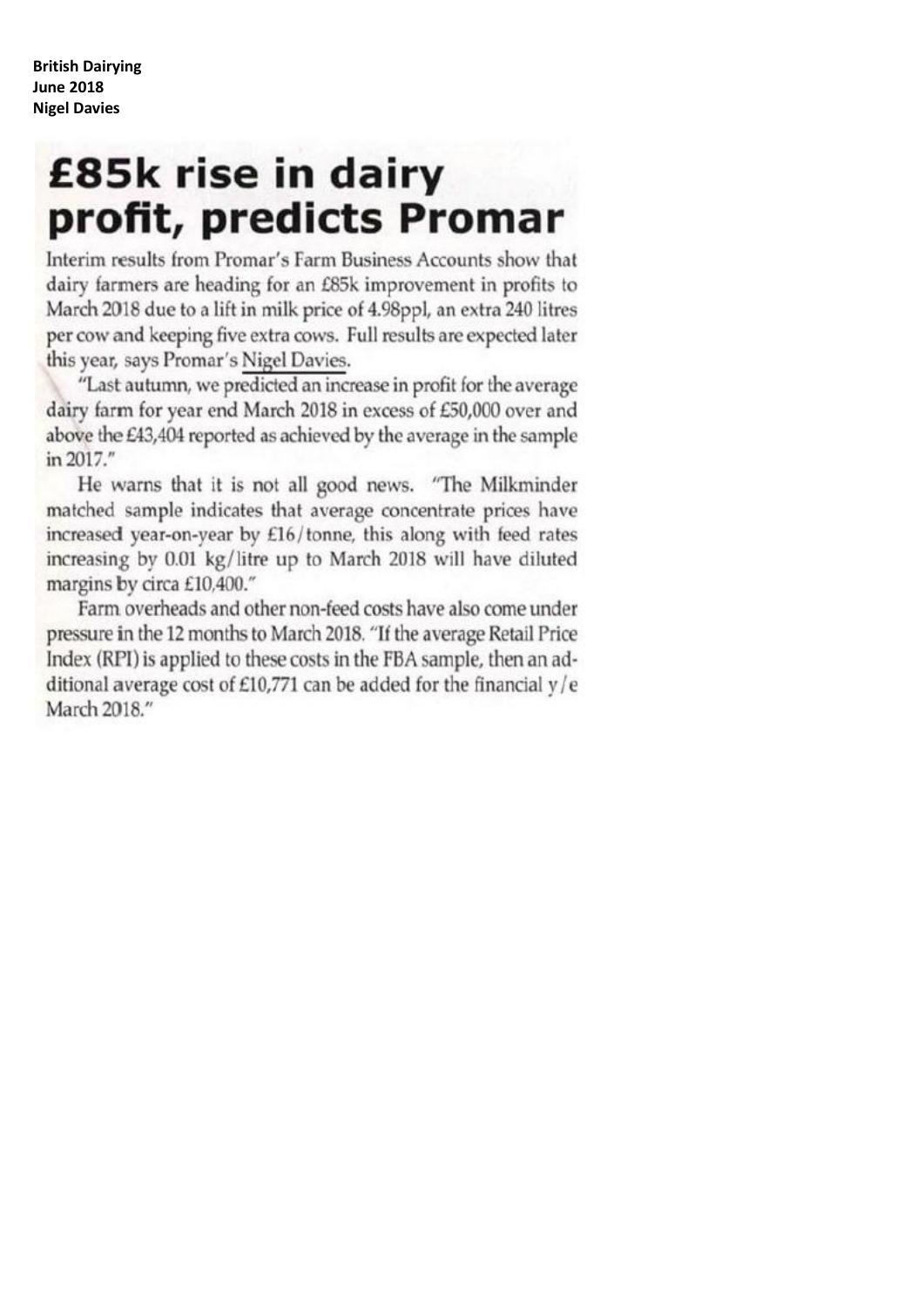# Increased use of beef sires hits dairy figures

**COMBINATION** youngstock shortages and<br>increased culling rates could potentially cause an imbalance in the number monaute in the number<br>some dairy herds and,<br>as a result, overall herd<br>production, according to a new report.

"One of the observations of the AHDB Milk Forecasting Forum earlier this year, was that national milk production<br>from January, 2018, to April,<br>2019, would be adversely affected due to historic<br>insemination decisions to<br>use more semen from beef sires, made during times of lower milk prices, and we're<br>now seeing the full impacts of this in terms of youngstock numbers coming into the<br>national herd," said Nigel<br>Davies. Promar's national consultancy manager.

"What's more, when set<br>against the trend of a higher rolling 12-month culling rate that we've seen in the most recent Milkminder sample. this raises the question as to<br>whether some herds will be able to maintain the growth in herd size that they've<br>recently achieved, or even maintain their existing herd size over the next 12 months.<br>The March, 2018 2018

Milkminder matched dataset indicates that over the last 12 months, the average stay of each animal in the herd

|                             | 212.5                                                 |                                           | <b>STOCK</b>                                                                                                      |
|-----------------------------|-------------------------------------------------------|-------------------------------------------|-------------------------------------------------------------------------------------------------------------------|
|                             |                                                       |                                           |                                                                                                                   |
|                             | 187.8<br>$12 - 5$<br>5                                | 210.2<br>185.3<br>12.4<br>$\lambda$<br>×. | Cows in herd<br>Stocking rate<br>Carving percentage<br>Replacement Rate                                           |
|                             |                                                       |                                           | <b>MILK</b>                                                                                                       |
| (litres)<br>(Benes):        | 159193<br>27.3                                        | 158217<br>27.5                            | Yield per cow<br>Yield from grazed forage per con-                                                                |
| $th$ rien)<br>(94)<br>(165) | 6.5<br>4.148<br>3.313                                 | 6.6<br>4.066<br>3.236                     | Yield from all forage per cow<br>Butterfall<br>Protein                                                            |
| (mg/litra)                  | 164<br>26<br>$154 -$<br>28.758                        | 192<br>$159 + 23$<br>27 538               | Unsa.<br>Cell count Hygiene<br>Millik priz a                                                                      |
| $(f_1)$                     | 45788                                                 | 43569                                     | Total milk value per cow                                                                                          |
|                             |                                                       |                                           | FEED                                                                                                              |
| $(k_2)$<br>岗                | 0.36<br>57.126<br>230                                 | 65 562<br>216                             | Concentrate use per litre<br>Total concentrate use per cow<br>Concentrate price per tonno                         |
| (6)<br>(E)                  | 527<br>13675                                          | 426<br>12375                              | Other food cost per cow<br>Total feed cost per cow                                                                |
| U                           | 60.114                                                | 58.3                                      | Total feed cost per litre<br>Conc equiv per cow at 56% dry matte                                                  |
|                             |                                                       |                                           | <b>MARGINS</b>                                                                                                    |
| (p)<br>(E)                  | 20.17<br>151                                          | 19.72<br>148                              | Margin quer purchased feed per litre<br>Margin over purchased feed per cow<br>Margin over purchased feed for herd |
|                             | (Mres)<br>(p/ime)<br>固<br>$\langle p \rangle$<br>(f.) | 8.59<br>12105                             | 0.35<br>7.82<br>31194                                                                                             |

has fallen by 68 days, when<br>compared to March, 2017, to just over three years and seven months.

To further emphasise<br>this, while recognising that the impact of disease and compulsory culling for some<br>individual businesses has been severe, Mr Davies said

recent budget work with<br>some of the business' less affected clients, indicates that the outcome could also be significant for them, with a likely imbalance between the expected number of animals leaving and joining the herd.

As a result, he advised

affected herds to investigate<br>and understand why additional culls were made over the last 12 months.

With the aid of tools such as Milkminder, drilling down and mapping out the reason<br>as to why each individual<br>cow left the herd can be very revealing and help inform

and develop effective plans to reduce future losses.

ANNUAL ROLLING RESULTS TO:

2069

 $237$ 

 $97.7$ 

 $261$ 

8132

1216

2991

4.027

3245

24.459

1989

 $0.32$ 

2.676

206

 $20$ 

860

7.00

2.809

17.45

1419

293675

166 : 24

(cowha)

 $(5)$ 

(litres)

(litres)

(Shram)

(mg/lare)

(přítre)

(K)

(kg)

 $\tilde{R}$ 

(E)

æ

(K)

 $\alpha$ 

 $\alpha$ 

 $\langle y \rangle$ 

(£)

图

 $(96)$  $\overline{\alpha}$  2116

2.50

98.3

 $27.4$ 

8373

1270

 $2387$ 

 $4.048$ 

3.287

29.438

2465

 $0.34$ 

2.811

 $221$ 

 $\overline{21}$ 

643

7.68

2.944

21.76

1822

385532

 $164 : 24$ 

Fine other part of the<br>equation of course is<br>having a clearly defined<br>and consistent breeding policy that ensures a reliable<br>flow of sufficient future<br>replacements," concluded Mr Davies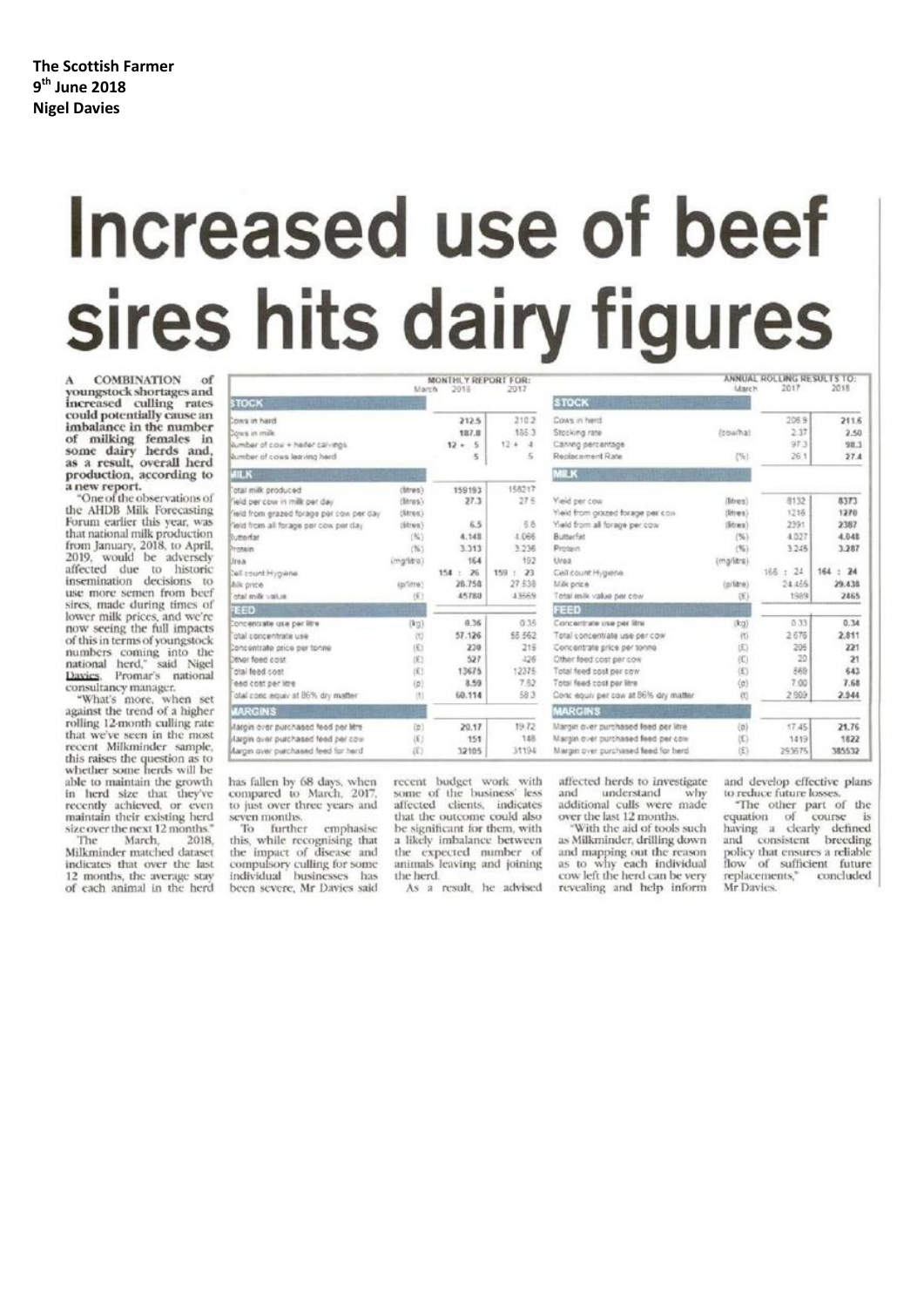# **The Pacific Alliance: What is it all about?**

by John Giles

## **14 June 2018**

Last week, at [The London Produce Show and Conference,](https://londonproduceshow.co.uk/) I was asked to moderate a panel discussion on this subject. This involved four UK-based representatives of the inward investment agencies of Peru, Chile, Mexico and Colombia – the countries who have formed what is now called the Pacific Alliance. Together, these four countries have a combined population of 210 million people and about 35 per cent of the region's Gross Domestic Product (GDP).

This is a group in Latin America that originally was formed in 2011 around a series of wide-ranging agreements in the areas of economic cooperation, trade development, environmental protocols, diplomatic arrangements (in some cases), investment and market access in an effort to boost the region's macro-economies. By 2018, it appears as if the Alliance is now ready to build much quicker momentum in achieving its objectives.

It was pointed out on a number of occasions that this was very different to the way that the European Union operates and there was no political dimension to the creation of the Alliance. The basic thinking behind its creation, however, is a recognition that there are more things in common across the region than are different, and that some of the challenges faced by all four countries are probably better off tacked together, rather than on an individual basis. Good examples are areas such as negotiating market access, especially in Asia, and looking at joint funding for trade and market promotion work.

This is a hugely ambitious project but one that seems to be gaining traction in Latin America and other parts of the world too. It was stated that up to 50 other countries, including the UK, have expressed an interest in joining the Alliance at some stage in the future. There are now 49 observer states, of which two are candidate countries in process of full membership: the Central American countries of Costa Rica and Panama.

There is often much talk about countries "working together" on joint objectives and this seems to me to be one of the ultimate tests of whether this actually can be achieved. The evidence so far is that, to date, this concept is gaining momentum. Looking at the track record of these countries in export development and their willingness to do things differently, you wouldn't bet against them achieving the stated long-term goals of the Alliance.

Some of the features and objectives of the Alliance in the agri-food sector in the future might include the following:

- The UK will continue to be a key market for the members of the Alliance in the future, and they might come together to negotiate joint market access to the UK post-Brexit.
- They want to supply a better range of products to the UK and other international markets. This likely would include more organic, exotic and Fair Trade-type products. There is also a desire to build on consumer interest in Latino-type cuisines.
- There will be an increased number of joint ventures between the four countries, with companies from Chile investing in Peru, from Mexico into Colombia and so on in order to provide a wider range of produce and funding into R&Dtype projects. The use and conservation of water, for example, is an area that is an issue for all four countries, as are the wider challenges presented by climate change.
- The Alliance can be used to promote investment in new growing/production regions and boost the investment in the physical infrastructure of the four countries both internally and externally.
- The Alliance will look for enhanced access to other international markets, especially in Asia, which is a region of interest to them all. This might see joint promotional activity take place in-country and higher levels of supply chain cooperation. As an example, produce from one country could be exported to Asia using shared logistical and shipping arrangements from another. In some cases, this sort of joint activity already has started.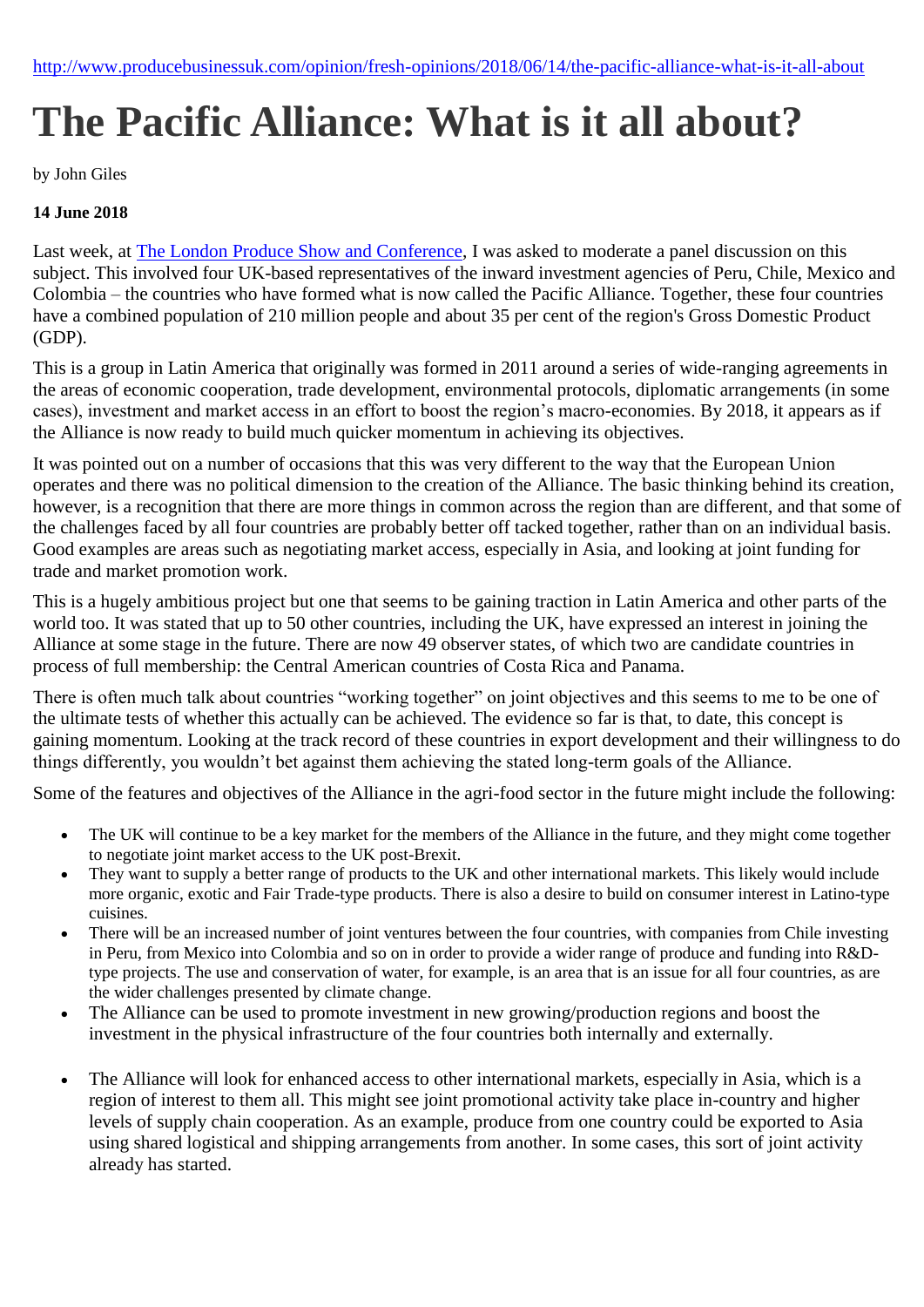Retaining the individual identity of each country in terms of market development, but at the same time, recognising that there are a number of hugely important issues such as corporate social responsibility (CSR) that impact them all.

The concept of the Pacific Alliance seems to be an exciting one and builds on the shared economic, social and cultural interests to be found across the region. There is also a desire to boost trade and investment and work together on important issues of joint interest in the environment, CSR, and market access, not only in mature markets but especially so in Asia. To me, it came across as a massive breath of fresh air.

It was admitted that the conclusion of all the fine detail the Pacific Alliance had yet to be agreed, but there was a determination to "get on with it" in the meantime. There seems to be a very strong underlying recognition that there is more to be gained in the long run by working together on these key issues than looking to preserve self-interest and worrying about "what the next door competition" (was going to gain). This seems to me very much all about the bigger picture in what is a global market and economy for these countries and what can be gained, rather than the fear of what might be lost.  $1+1$  has always equalled 3, but in this case, it seems that  $1+1+1+1$  might add up to a whole lot more as well.

*John Giles, the Divisional Director of Promar International, has worked in all four countries in the past on agricultural and food marketing/supply chain projects can be contacted at [john.giles@genusplc.com](mailto:john.giles@genusplc.com)*

**Produce Business UK welcomes letters to the editor and other input from the industry. If you wish to respond to an article on Produce Business UK or join the conversation on any industry issue, please send your thoughts to [Letters@ProduceBusinessUK.com](mailto:Letters@ProduceBusinessUK.com)**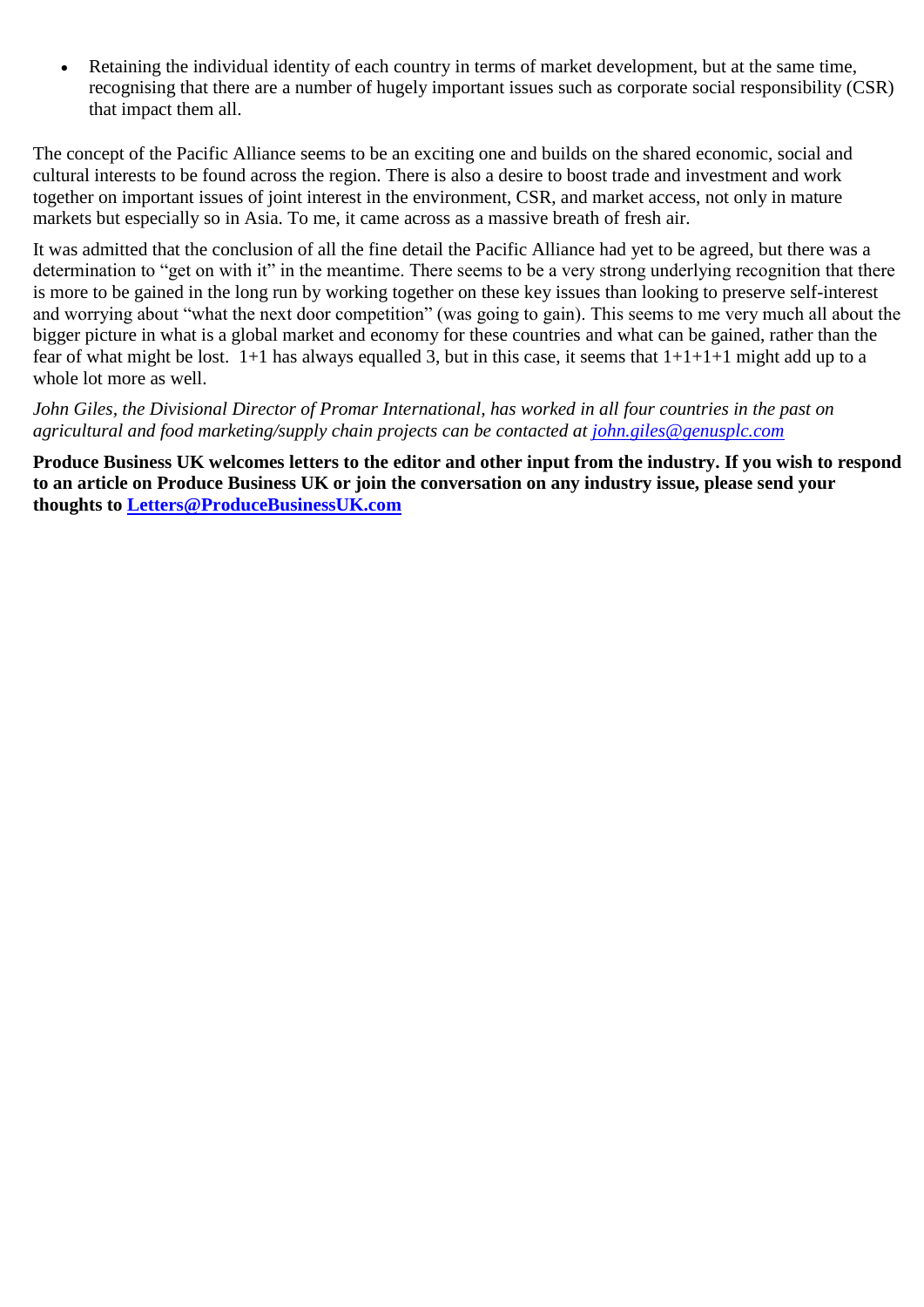## [http://www.producebusinessuk.com/insight/insight-stories/2018/06/01/why-buyers-can-no-longer-expect-supply-to-come](http://www.producebusinessuk.com/insight/insight-stories/2018/06/01/why-buyers-can-no-longer-expect-supply-to-come-automatically)[automatically](http://www.producebusinessuk.com/insight/insight-stories/2018/06/01/why-buyers-can-no-longer-expect-supply-to-come-automatically)

In-depth look at UK market: Why buyers can no longer expect supply to come automatically

## by Gill McShane **01 June 2018**

**The routes to market are changing fast in the UK, meaning well-organised growers and suppliers have more options than ever before to get their produce to customers. Buyers in all their guises, therefore, no longer can expect supply to come automatically, be it from the UK or overseas.** 

**To understand what fresh produce suppliers will expect from their buying customers in the future and vice versa, John Giles, Divisional Director at agricultural consultancy compan[y Promar International](http://www.promar-international.com/) in the UK will join th[e Educational Seminar Programme](https://londonproduceshow.co.uk/2018-agenda/seminars-2018/) a[t The](https://londonproduceshow.co.uk/)  [London Produce Show and Conference 2018](https://londonproduceshow.co.uk/) on Thursday 7 June. Here,** *PBUK* **interviews Giles about the complexity of buying fresh produce going forward.**

#### **Q: You're presenting at The London Produce Show and Conference about the routes to market in the UK. Can you provide an overview of your seminar?**

**A:** I'm going to explore the numerous routes to market in the UK that are developing for fresh produce suppliers, and what expectations suppliers might realistically have from their [buying] customers in the future.

Well-organised growers and distributors have more market options and opportunities than ever before to supply their produce, but the buyer (whoever they might be) can no longer expect supply to come automatically (be it from the UK or overseas) because each of these routes to market – whether they are large and mature, or niche and expanding – are in competition with one other.

This makes the job of choosing to be in the right one more demanding than ever before, and, for the buyer, it makes the task of actually buying more complex than in the past.

#### **Q: So what's changed? What are these new routes to market in the UK?**

**A:** In the 'old days', there were two options for selling produce on the UK market; the wholesale markets or the supermarkets, and that was pretty much it. These days, there are so many different channels, which is good for consumers who want to buy whatever they want, whenever they want.

There is still the wholesale market and the retail market – although the supermarkets have changed significantly in the past five years with the appearance of discount retailers, the growth in online shopping and the continued growth of the foodservice sector, albeit with slower growth in the past year or so.

Added to that, there are now various box schemes, grocery home delivery services, farm shops, garden centres and convenience stores, all of which provide fresh produce to the end consumer. The number of options for both UK and overseas suppliers to the UK are infinitely more than 10-15 years ago. Some enterprising UK producers are also looking at exports too.

#### **Q: In what ways is buying more complex today?**

**A:** No one can take for granted the produce they want to source in perhaps they way they have done before. Buyers in the UK shouldn't assume that everyone, especially from overseas sources of supply, wants to sell to them. In the past, the options were limited, and buyers were very much in control in terms of what they bought and how it was procured. Now, that is not so. There is a whole cocktail of things happening in the market too, and, for me, there's not an automatic reason why all suppliers should want to supply all of their produce to the UK and its traditional channels.

#### **Q: What else is influencing the decision to supply the UK?**

**A:** In the past, Europe, North America and Japan were the main markets for the big international suppliers, especially those in Southern Hemisphere countries. Now, their options are considerably more broad – they can supply the emerging markets of Asia, the Middle East, Latin America and even Africa.

Suppliers have got their eyes on other parts of the world and that might be changing their market priority. There's also increasing concern in the UK about food security, which is being accentuated by Brexit and what will happen when that comes into force. With all the changes going on, it's not guaranteed that all produce will come to the UK.

#### **Q: How can buyers remain attractive in the face of growing competition within UK channels as well as from external markets?**

**A:** For me, it's not just about what buyers or, indeed, suppliers need to do – it's about both sides working much more closely together and engaging with their supply chain. Whether you are one of the largest retail multiples or a much smaller, niche-scale buying business, you've got to work closely with your suppliers to get the produce you want. You need to talk sensibly to your suppliers about your game plan, help set out a vision for what you expect and how it will be achieved. You have to become partners.

If you look at the range of pressures on the supply chain – whether commercial, environmental or regulatory – the option of not working closely together is limited. Across the world's agricultural markets, there is volatility in farm gate prices, weather conditions, energy prices and exchange rates. Plus, in the case of the UK there is Brexit, and there are other concerns around food waste, plastic usage, etc.

All of these things make it challenging for both the supplier and the buyer, so trying to address all these complex issues individually will be very difficult. Everyone at every stage in the supply chain needs to be proactively engaged too – the packer, the logistics provider, the supplier of agricultural inputs, and even sometimes the consumer. The emphasis shouldn't always be on the buyer to drive change; others have to respond too.